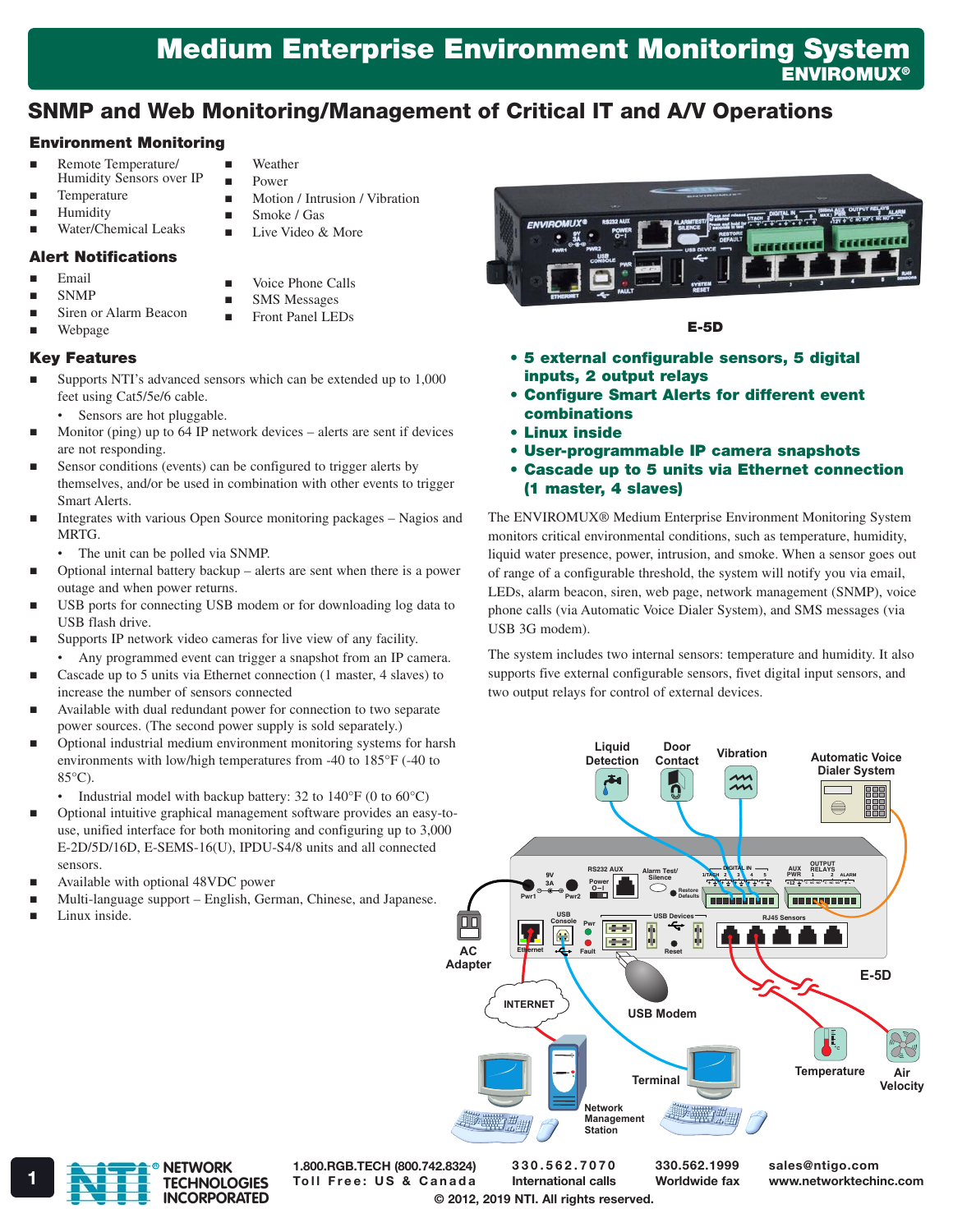# Medium Enterprise Environment Monitoring System **ENVIROMUX<sup>®</sup>**

## SNMP and Web Monitoring/Management of Critical IT and A/V Operations



|                                                                       | $E-5D$                                                                                                                       |
|-----------------------------------------------------------------------|------------------------------------------------------------------------------------------------------------------------------|
| <b>Internal Sensors</b>                                               | $\overline{2}$                                                                                                               |
| Temperature (monitors inside case)<br>Humidity (monitors inside case) | E-5D: 32 to 140°F (0 to 60°C), $\pm$ 0.72°F ( $\pm$ 0.40°C)                                                                  |
|                                                                       | E-5DB: 32 to 104°F (0 to 40°C), ±0.72°F (±0.40°C)                                                                            |
|                                                                       | E-5D-IND: 32 to 176°F (0 to 80°C), ±0.72°F (±0.40°C)                                                                         |
|                                                                       | E-5DB-IND: 32 to 140°F (0 to 60°C), ±0.72°F (±0.40°C)                                                                        |
|                                                                       | E-5D-INDLT/IND48VLT: -40 to 185°F (-40 to 85°C)                                                                              |
|                                                                       | E-5D: 20% to 80% relative humidity at 32 to 140°F (0 to 60°C), $\pm 3\%$                                                     |
|                                                                       | E-5DB: 20% to 80% relative humidity at 32 to 104°F (0 to 40°C), $\pm 3\%$                                                    |
|                                                                       | E-5D-IND: 20% to 80% relative humidity at 32 to 176°F (0 to 80°C), $\pm 3\%$                                                 |
|                                                                       |                                                                                                                              |
|                                                                       | E-5DB-IND: 20% to 80% relative humidity at 32 to 140°F (0 to 60°C), $\pm 3\%$                                                |
|                                                                       | E-5D-INDLT/IND48VLT: 15 to 90% relative humidity at -40 to 185°F (-40 to 85°C)                                               |
| <b>RJ45 Sensor Ports</b>                                              | 5 - Provides +12 VDC, 100 mA for each port                                                                                   |
| Digital Inputs - Screw Terminal Pairs                                 | 5 - Input voltage: 0VDC to +25VDC                                                                                            |
| <b>Output Relays - Screw Terminal Pairs</b>                           | 2 (Normally open / normally closed connection points)<br>Maximum switching load: 0.5A at 125VAC, 1A at 30VDC, 0.5A at 48VDC. |
| <b>Remote Temp/Humidity Sensors over IP</b>                           | 8                                                                                                                            |
| <b>Remote 1-Wire Sensors over IP</b>                                  | $\overline{4}$                                                                                                               |
| Alarm Port - Screw Terminal Pair                                      | 1                                                                                                                            |
| <b>USB Console Port</b>                                               | One female USB Type B connector for terminal access                                                                          |
| <b>RS232 AUX Port</b>                                                 | One RJ45 port for connecting a serial GSM modem or a remote serially-controlled device                                       |
| <b>AUX Port - Screw Terminal Pair</b>                                 | 1(12V)                                                                                                                       |
| <b>Ethernet Port</b>                                                  | One 10/100 Base-T Ethernet port with RJ45 Ethernet connector                                                                 |
| <b>USB Port</b>                                                       | 4 female USB Type A connectors for connecting USB modem or for downloading log data to USB<br>flash drive                    |
| <b>Alerts</b>                                                         | 7 methods                                                                                                                    |
| Email                                                                 | Authenticates                                                                                                                |
| Web Interface                                                         | $\checkmark$                                                                                                                 |
| SNMP network management                                               | V1/V2c/V3                                                                                                                    |
| <b>Front Panel LEDs</b>                                               | LEDs for sensors and power                                                                                                   |
| <b>SMS Messages</b>                                                   | Via external USB 3G modem (not included)                                                                                     |
| Voice Phone Calls                                                     | Via automatic voice dialer system (not included)                                                                             |
| <b>External Alarm</b>                                                 | Via alarm beacon or siren (not included)                                                                                     |
| <b>Smart Alerts</b>                                                   | Up to 50 sensor conditions (events) can be configured to trigger alerts by themselves                                        |
|                                                                       | Up to 20 Smart Alerts can be configured to use different event combinations to send alert messages                           |
| <b>Alarm Silence / Test Button</b>                                    | $\checkmark$                                                                                                                 |
| <b>Control Methods</b>                                                | 5 methods                                                                                                                    |
| Web Interface                                                         | <b>HTTP/HTTPS</b>                                                                                                            |
| Telnet<br><b>SSH</b>                                                  | $\checkmark$<br>$\checkmark$                                                                                                 |
| Network Operation (SNMP)                                              | V1/V2c/V3                                                                                                                    |
| <b>RS232</b>                                                          | $\checkmark$ (via female USB Type B connector)                                                                               |
| <b>Monitor (Ping) IP Devices</b>                                      | Up to 64 devices                                                                                                             |
| <b>Protocols</b>                                                      | HTTP/HTTPS, SNMP V1/V2c/V3, SMTP, TCP/IP, Syslog, SNTP, DHCP, SSHv2, SSLv3, TLS v1.2,                                        |
|                                                                       | LDAPv3, XOAUTH2, AES 256-bit, 3DES, Blowfish, RSA, EDH-RSA, Arcfour, IPV6, WAP 2.0, RADIUS                                   |
| <b>Languages Supported:</b>                                           | English, German, Chinese, Japanese                                                                                           |
| <b>Flash Upgradeable</b>                                              | $\checkmark$                                                                                                                 |
| <b>Restore Defaults Button</b>                                        | $\checkmark$                                                                                                                 |
| <b>System Reset Button</b>                                            | $\checkmark$                                                                                                                 |



1.800.RGB.TECH (800.742.8324) Toll Free: US & Canada

© 2012, 2019 NTI. All rights reserved. 330.562.7070 International calls

330.562.1999 Worldwide fax sales@ntigo.com www.networktechinc.com

2